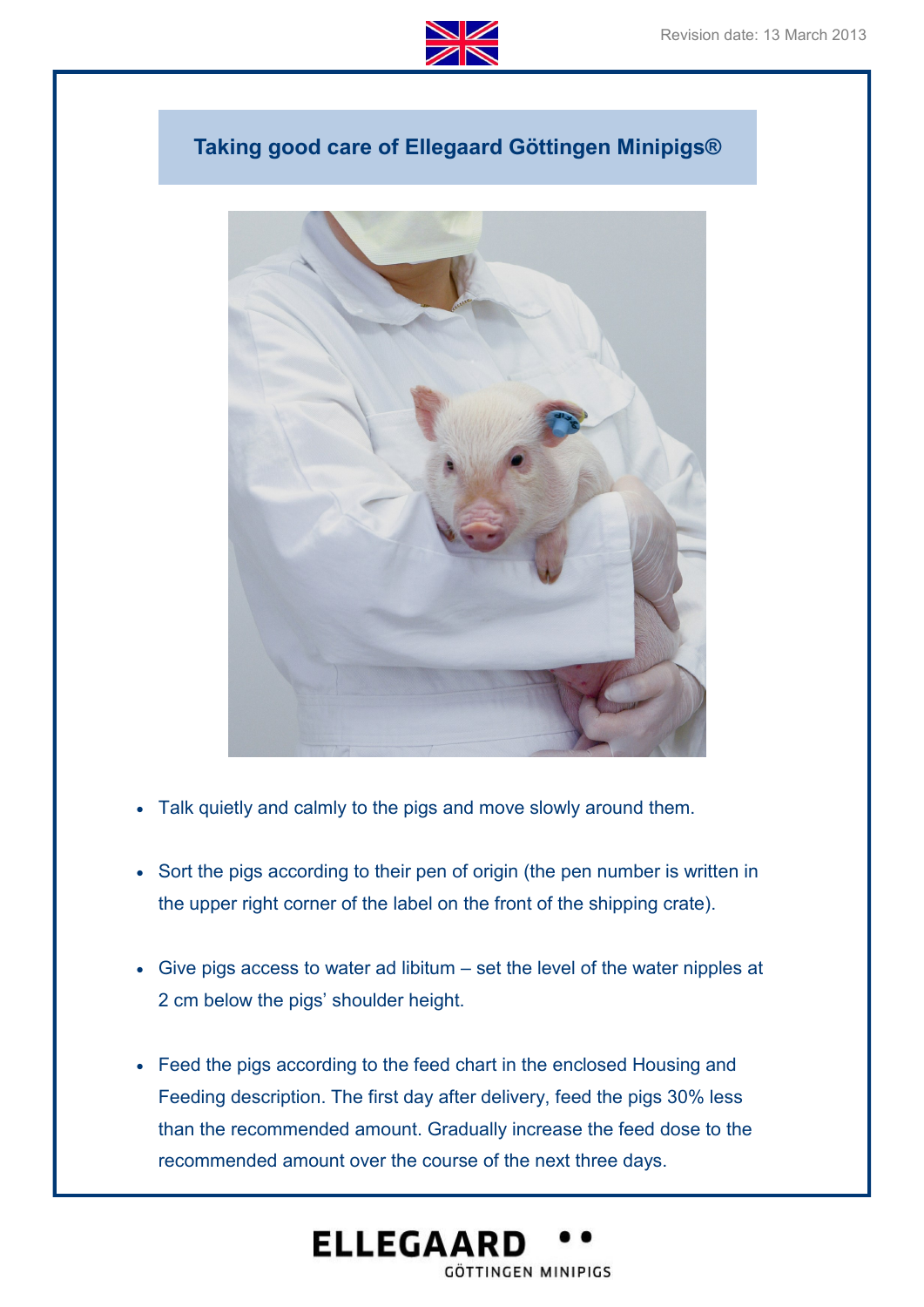

# Housing and Feeding of Ellegaard Göttingen Minipigs®

#### **1. Housing**



Due to the high health standard of Göttingen Minipigs, they should not be housed together with other swine breeds. If other breeds are housed in the same facility, Göttingen Minipigs should be housed in a separate room at a minimum. Staff working with other pigs should avoid coming in

contact with the Göttingen Minipigs. If the same staff has to take care of different pig breeds, they should start with the Göttingen Minipigs before working with pigs that have a lower health status. Maintain strict procedures to avoid contamination from tools, feed carts, clothes, footwear, etc.

When the Göttingen Minipigs you have ordered arrive, sort the Minipigs into pens separating males from females, according to their original pen number. This will minimize stress when establishing their new hierarchy. The pen of origin is written on a label on the front of the shipping crate.sort the Minipigs. Group housing is preferred. If your study requires individual housing, the Minipigs should be able to have snout contact through pen dividers or at least visual and auditory contact. It is important to separate the pens with dividers that are at least 120 cm high to prevent animals jumping from one pen to the other.

The floor can either be solid concrete with a rough surface for secure footing or raised grids or a slatted floor. Grids and slatted flooring provide good sanitation but poor insulation and will require a slightly higher room temperature. Bar width of approximately 10 mm and bar spacing of approximately 12 mm is appropriate for most sizes of Minipigs. When Minipigs are housed on plastic or metal floors, their hooves need to be trimmed regularly (every 60–90 days) since the hooves will not wear down as they would on concrete floors.

Water ad libitum should be available. Water nipples must be at Minipig shoulder height so they only need to lift their head a little to drink. The height of the nipples should be adjusted once or twice a month as the Minipigs grow.

**Light:** 12 hours daily, 100–200 lux **Humidity:** 50–70%

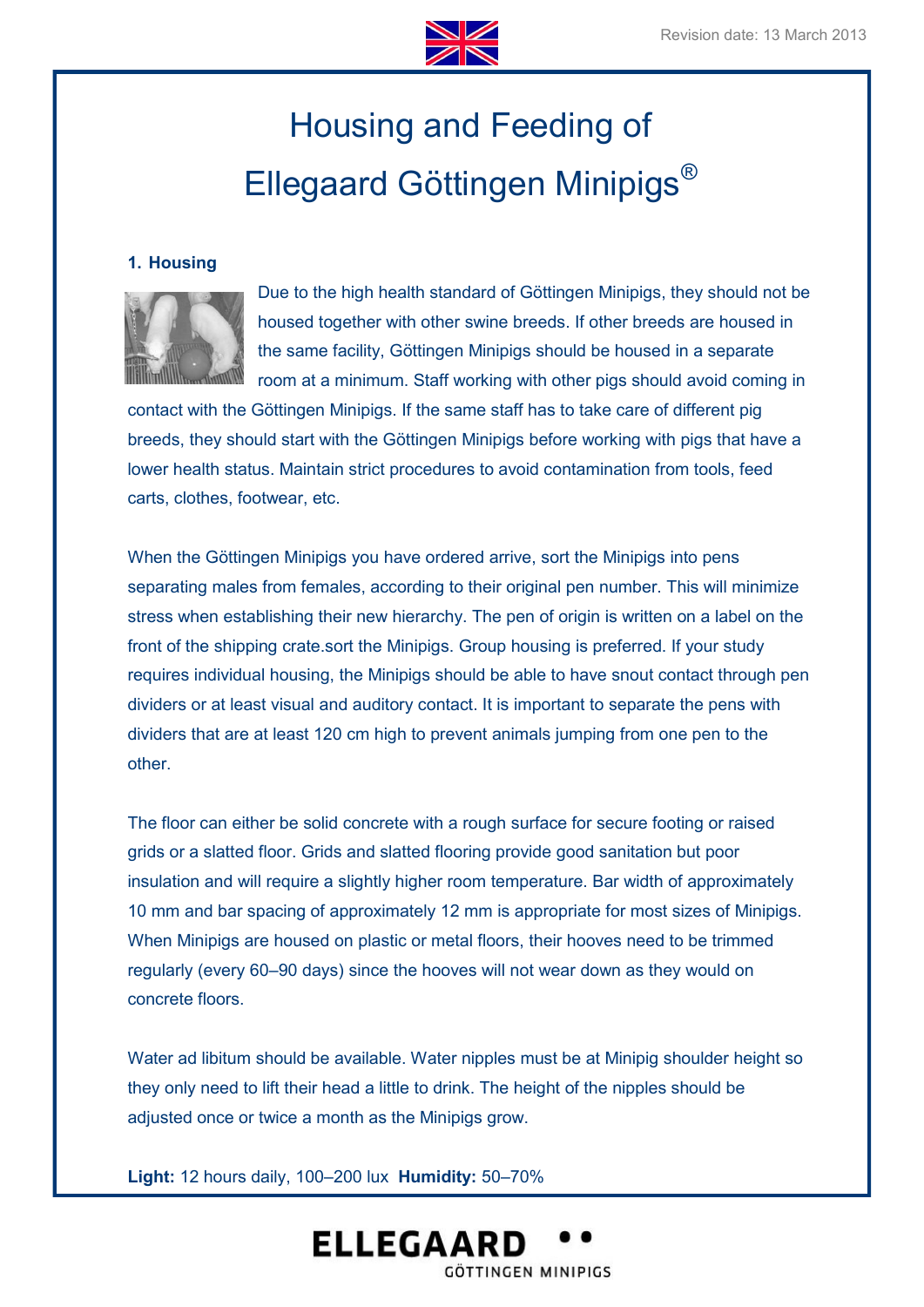

**Temperature:** The correct temperature is measured at floor level. If measured more than 30 cm above floor level, increase the temperature accordingly. When bedding is used, the temperature can be reduced by two degrees.

| <b>Age</b>          | Temperature °C |
|---------------------|----------------|
| Less than one month | 28             |
| $1-2$ months        | 26             |
| 3–6 months          | $22 - 24$      |
| More than 6 months  | $20 - 22$      |

#### **2. Enrichment**



Chains hanging down to bite in, ferret balls to play with and autoclaved straw or hay are good environmental enrichments. Please observe that parasites can be transmitted by untreated straw or hay. (NB: If Minipigs are used in oral dosing studies or studies where gastric emptying is

measured, no bedding or roughage should be given 48 hours prior to dosing. Ingested bedding material and roughage will delay gastric emptying substantially in Minipigs.)

#### **3. Feeding**



High–fibre, low-energy diets for Minipigs can be obtained from producers of dietary products for laboratory animals. Göttingen Minipigs are fed SDS SMP minipig diet prior to delivery.

Minipigs – especially females – must be fed a restricted diet to control growth. The exact requirements are influenced by a variety of factors that need to be taken into account when designing a dietary regimen. Factors which influence requirements include age, weight, gender, health status, activity, singular/group housing, room temperature and air velocity. To prevent draughts, the air velocity should be less than 0.3 m/sec.

Males have a higher maintenance requirement compared to females, and males react to feeding or environmental changes by losing weight faster than females.

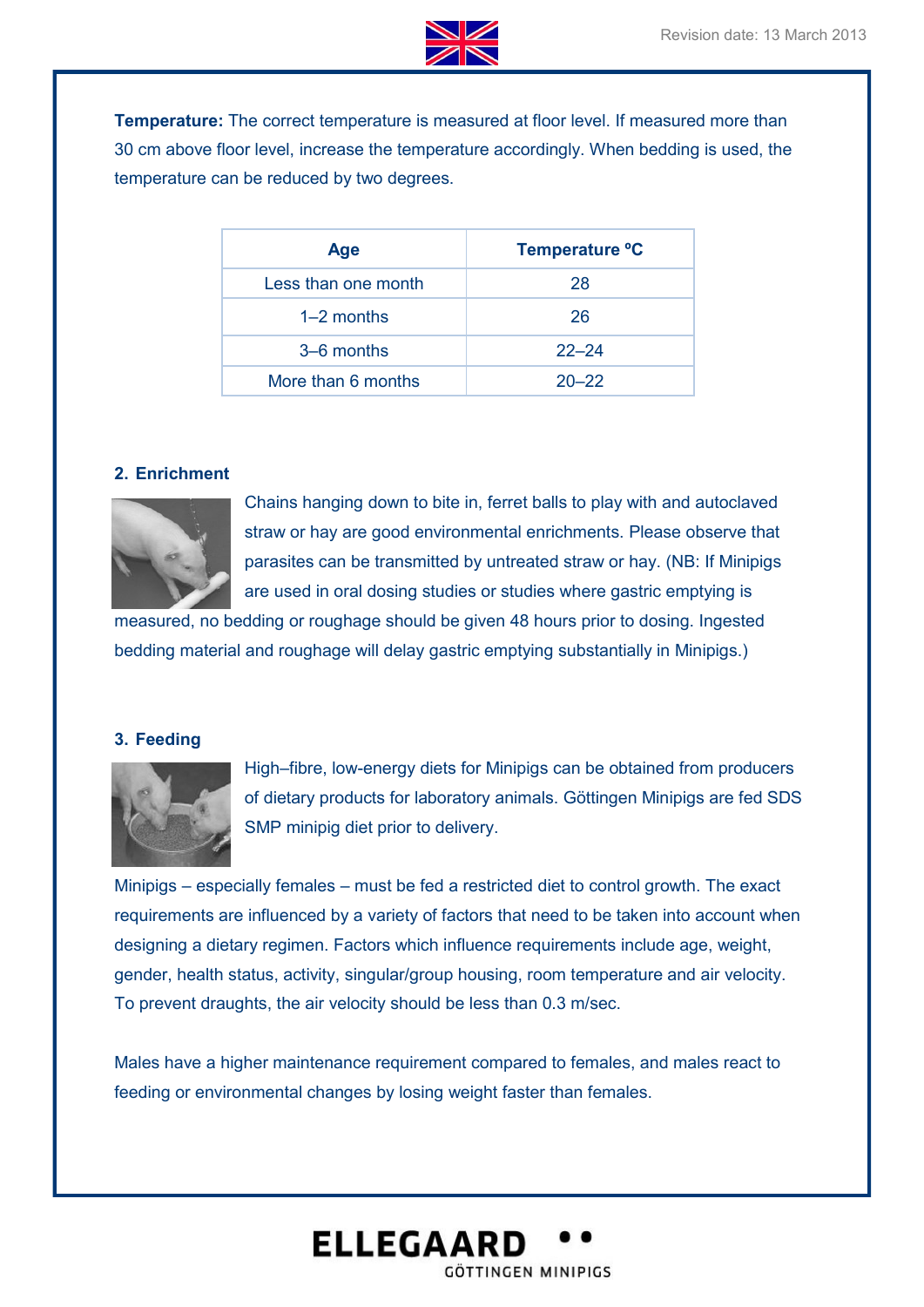

Dietary energy is used to maintain body temperature. Individually housed Minipigs generally use more energy for maintenance due to a lack of communal heat. Heat loss via convection through the air or conduction through the floor are also important factors. Minipigs in housing with heated flooring, bedding or mats will require less energy compared to those housed on cold flooring.

Collectively housed Minipigs always develop a hierarchy where the strongest Minipig gets the most food. This can be resolved by either separating the Minipigs when feeding or by spreading the feed over a large area of clean floor. If housing consists of full slatted flooring, a rubber mat can be used for feeding.

Because of the factors mentioned above it is extremely important to record the weight and age of the Minipigs throughout your study to make sure they are not overweight or underweight. The Göttingen Minipig Target Growth Curve (below) shows the normal weight of Göttingen Minipigs at different ages.



As a guide, Minipigs should gain roughly 0.5 kg per week, from 1 month to 12 months of age. Minipigs older than 12 months should gain roughly 0.25 kg per week and the maximum weight of approximately 35 kg is desirable at 24 months of age.

GÖTTINGEN MINIPIGS

**ELLEGAARD**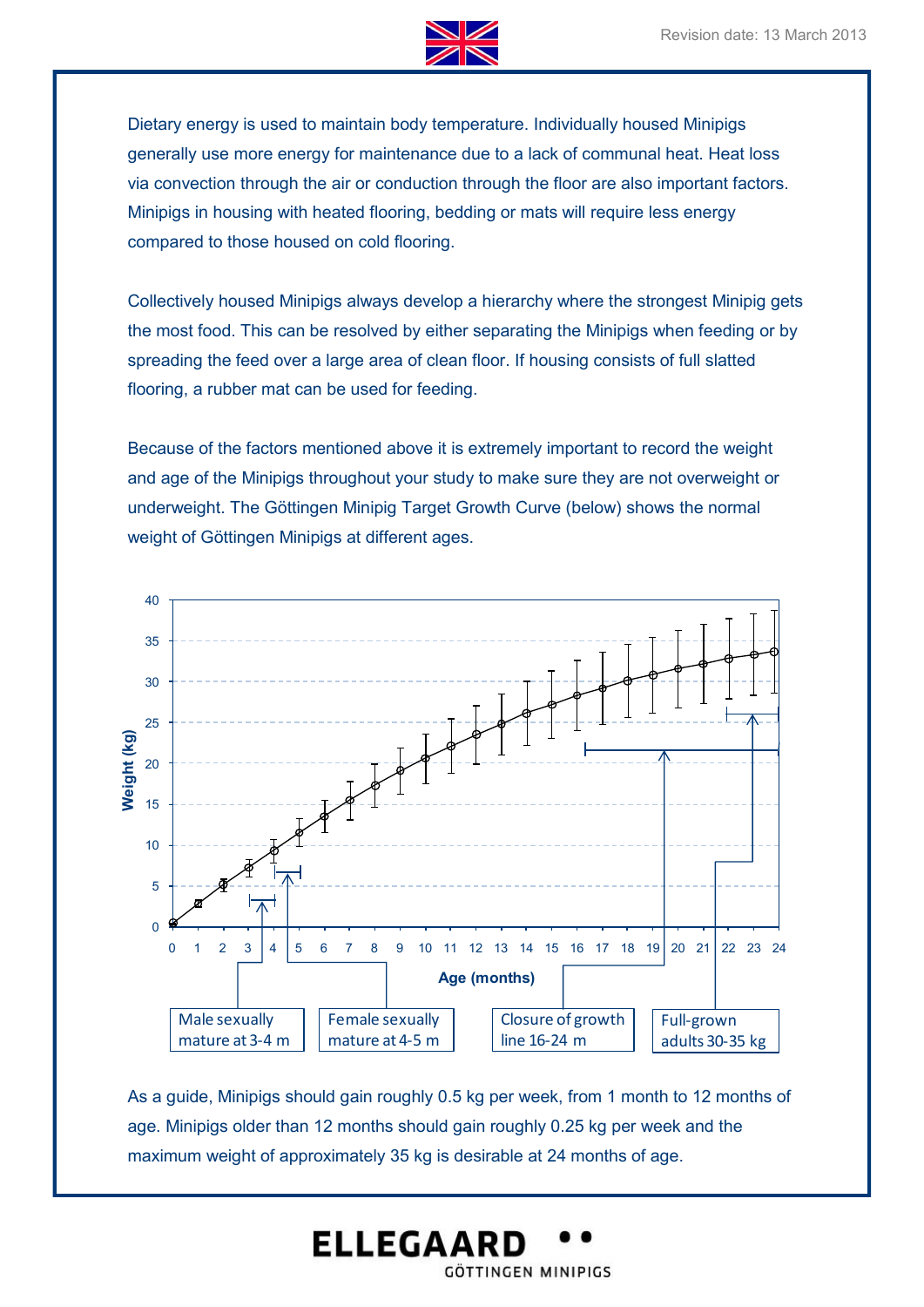

#### Feeding Guidelines



Table 1 below should be used as a feeding guide. If the weight of a Göttingen Minipig is outside the recommended guidelines at any particular age, the amount of food offered to the Minipig should be adjusted by +/- 20–40% until the weight is back within the guidelines.

Minipigs younger than 7 months should have their daily amount of food divided into two feedings. Minipigs older than 7 months can be fed their daily amount of food in one feeding only.

| Age (months) | <b>Weight (kg)</b> | Males (g) | <b>Females (g)</b> |
|--------------|--------------------|-----------|--------------------|
| $2 - 4$      | $5 - 9$            | 240       | 220                |
| $4 - 6$      | $9 - 13$           | 240-300   | 220-280            |
| $6 - 8$      | $13 - 17$          | 300-340   | 280-320            |
| $8 - 10$     | $17 - 21$          | 340-380   | 320-360            |
| $10 - 12$    | $21 - 25$          | 380-420   | 360-400            |
| >12          | $25 - 35$          | 420 - 600 | 400 - 600          |

#### Table 1: Total daily amount of food:

In order to control/monitor the amount of food eaten and encourage a healthy appetite, it is recommended that any uneaten food be removed after one hour. Leaving food in the pen can lead to familiarity, boredom and reduced food consumption. Removing the food entirely will encourage interest and hunger at the next feeding which are essential for normal food consumption.

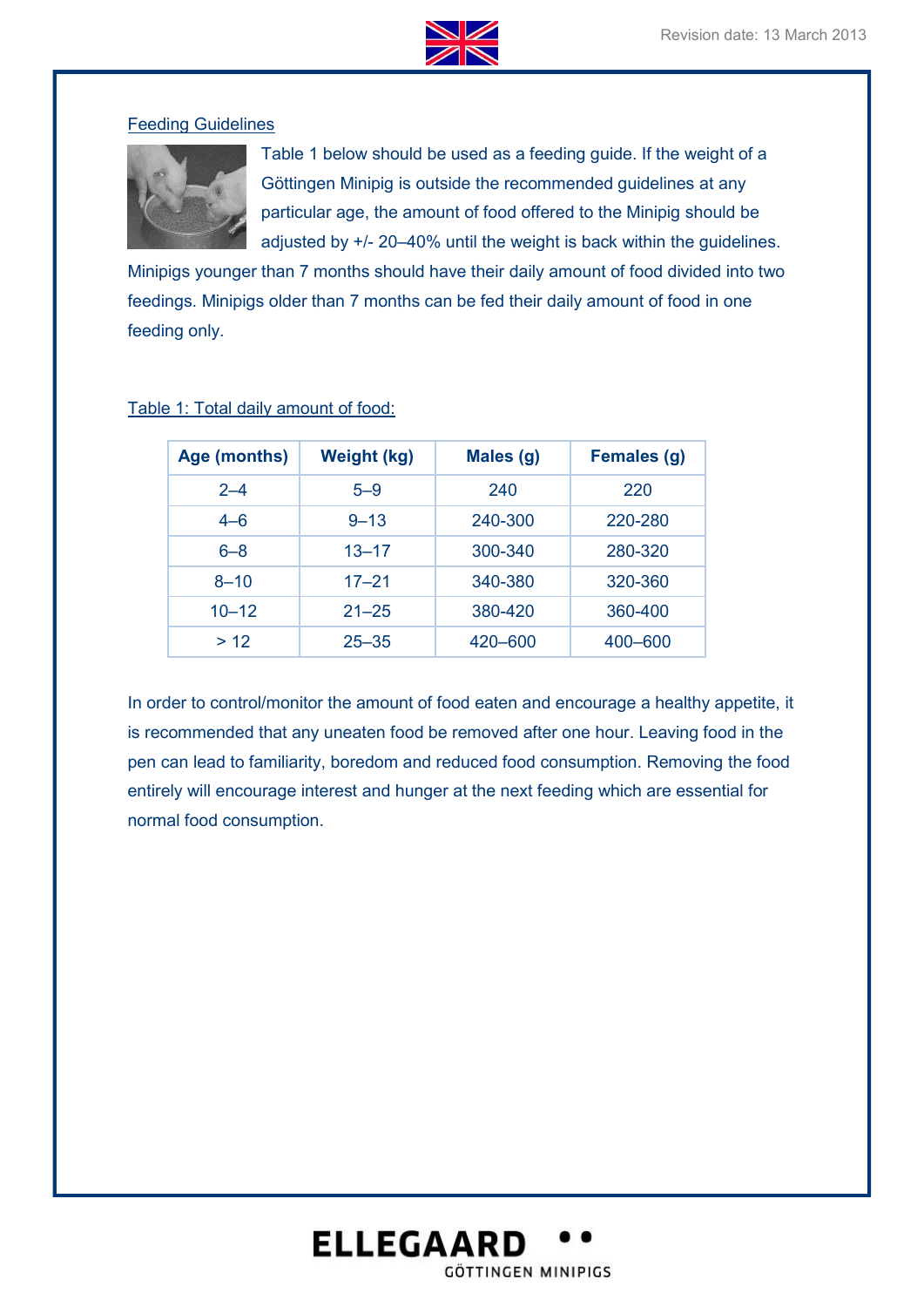

#### **Summary:**

- Know the exact age of your Göttingen Minipigs (see the date of birth on the animal certificate).
- Remember that males require more food than females don't just give the average.
- Feed according to age.
- Weigh Göttingen Minipigs regularly and make sure their growth is correct according to the weight development in the table or the Target Growth Curve above.
- Adjust the daily food amount by +/- 20-40% compared to the above recommendations if the Minipig is outside the weight development in the above table.
- Remove any uneaten food within one hour after feeding.
- For Minipigs younger than 7 months, split the daily amount into two feedings.
- For Minipigs older than 7 months, feed the daily amount in one feeding.

Further details: www.minipigs.com Literature: *The Laboratory Swine*, 2000. By P. J. A. Bollen, A. K. Hansen and H. J. Rasmussen. CRC Press.

The Minipig in Toxicology, 1998. Ed. Ove Svendsen. Scandinavian Journal of Laboratory Animal Science, Suppl. 1, 1998, Vol. 25.

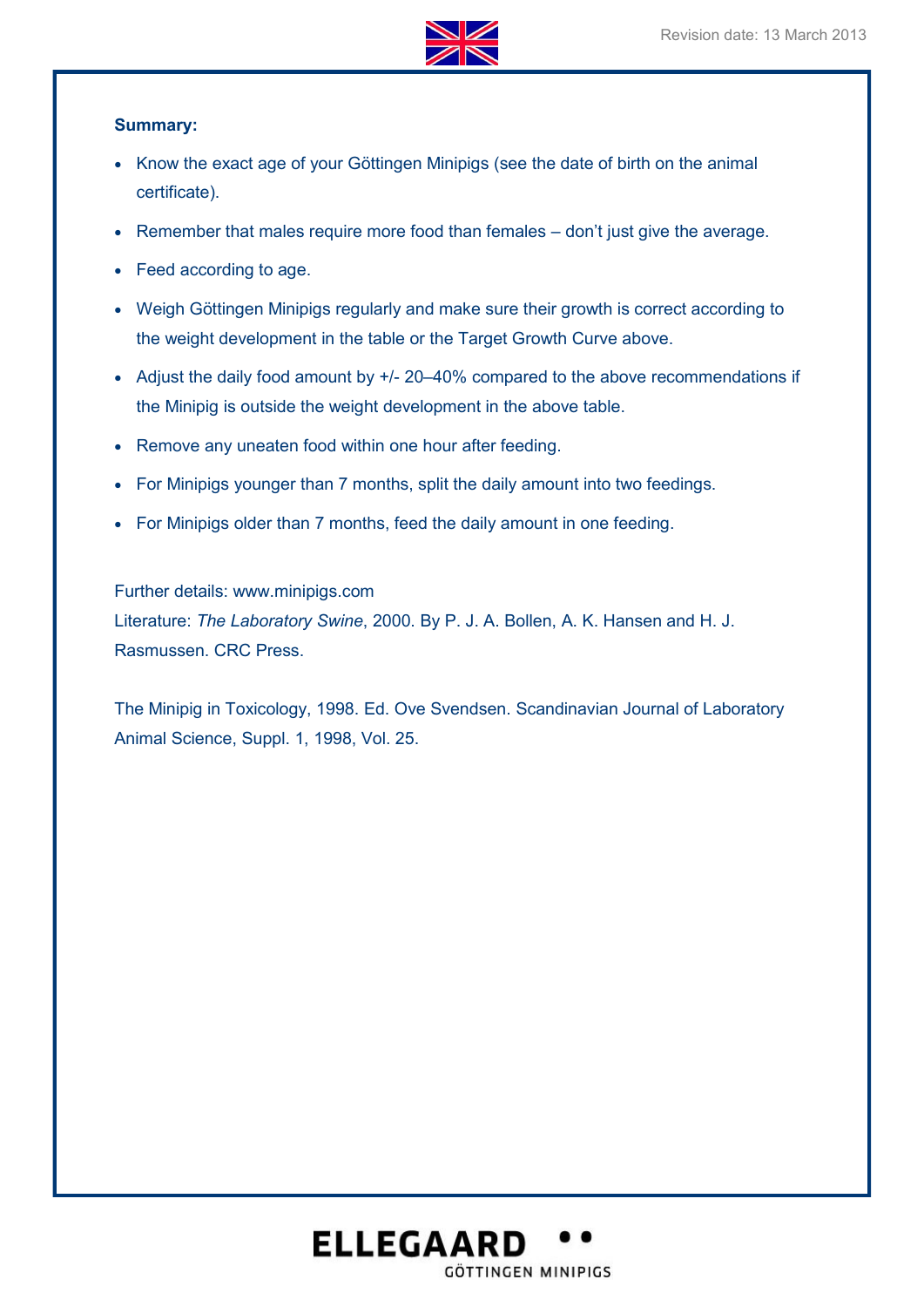

Our Minipig diet is purchased from Special Diet Services (SDS, Witham, England). Below is a list of distributors:

1) UK & Direct Sales Special Diets Services Phone: + 44 (0) 1376 511 260 Fax: + 44 (0) 1376 511 247 Email: info@sdsdiets.com web: www.sdsdiets.com

2) France SDS France Phone: +33 1 30 10 94 94 Fax: +33 1 30 10 94 99 Email: france@sdsdiets.com

3) Holland - Belgium - Luxemburg Company: TECNILAB-BMI Phone: +31 493 44 07 06 Fax: +31 493 44 07 03 Email: info@tecnilab-bmi.nl

4) Scandinavia & Finland Company\; Scanbur web: www.scanbur.eu

5) Germany Company:SDS Deutschland Phone: +49 (0) 6236 560 430 Fax: +49 (0) 6236 14 94 Email: info@sdsdiets.de web: www.sdsdiets.de

6) Poland Company: Merazet S.A. Tel. +48 61 8644 600, +48 61 8644 618 Fax. +48 61 8651 933 Email: optyka-labor@merazet.pl

7) Singapore & Malaysia i-DNA Biotechnology Pte. Ltd. Phone : (65) 6779 0665 Fax : (65) 6776 0368 Email : thuan@i-dna.biz Web : www.i-dna.biz

8) All Other Areas please use UK details Special Diets Services PO Box 705 Witham, Essex CM8 3AD England Email: sld@dilsds.com Phone: 00 44 (0) 1376 511260 Fax: 00 44 (0) 1376 511247